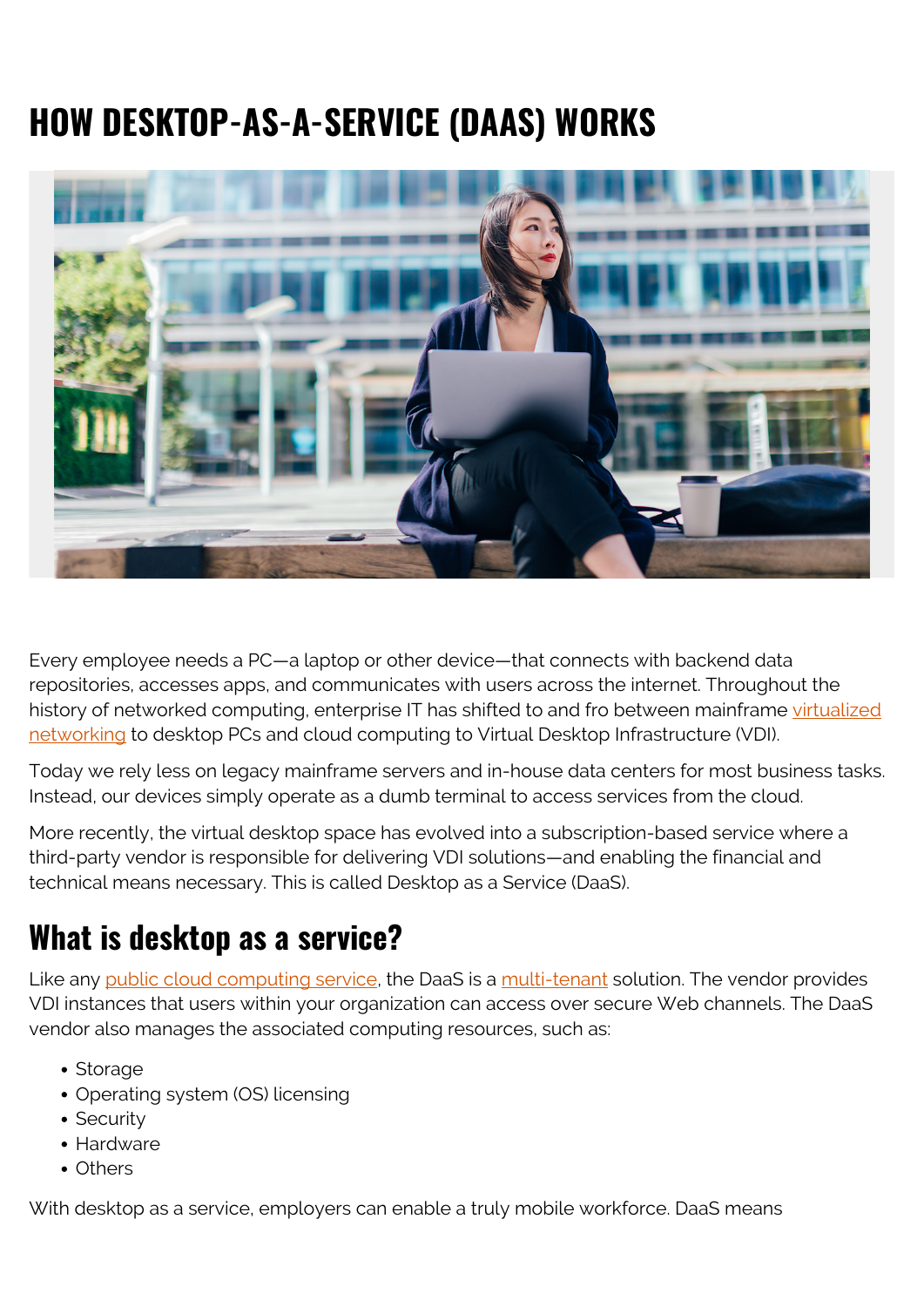organizations can:

- Guarantee consistency
- Manage costs

# **DaaS vs VDI**

DaaS differentiates from the VDI solution in that users only pay for the resources they consume, and the vendor invests the required financial and technical capital.

In essence, DaaS sounds like just another [Software as a Service \(SaaS\) solution](https://blogs.bmc.com/blogs/saas-vs-paas-vs-iaas-whats-the-difference-and-how-to-choose/).

The shift to the cloud has enabled interesting parallels in user behavior. Especially during the pandemic-driven work-from-home culture, employees demand a consistent and streamlined user experience in accessing business apps and services from anywhere, anytime, using any device.

Cloud computing conceptually fulfills this demand and, together with the [Bring Your Own Device](https://blogs.bmc.com/blogs/byod-policies/) [\(BYOD\) movement](https://blogs.bmc.com/blogs/byod-policies/), traditional VDI or corporate desktop solutions fail to keep pace.

*(Understand [virtual desktop infrastructure.](https://blogs.bmc.com/blogs/vdi-virtual-desktop-infrastructure/))*

# **Trends & drivers that support DaaS**

In the context of DaaS supporting true mobile work, it's important to understand the trends and external drivers that may contribute to DaaS growth in global enterprises. Here are key trends:

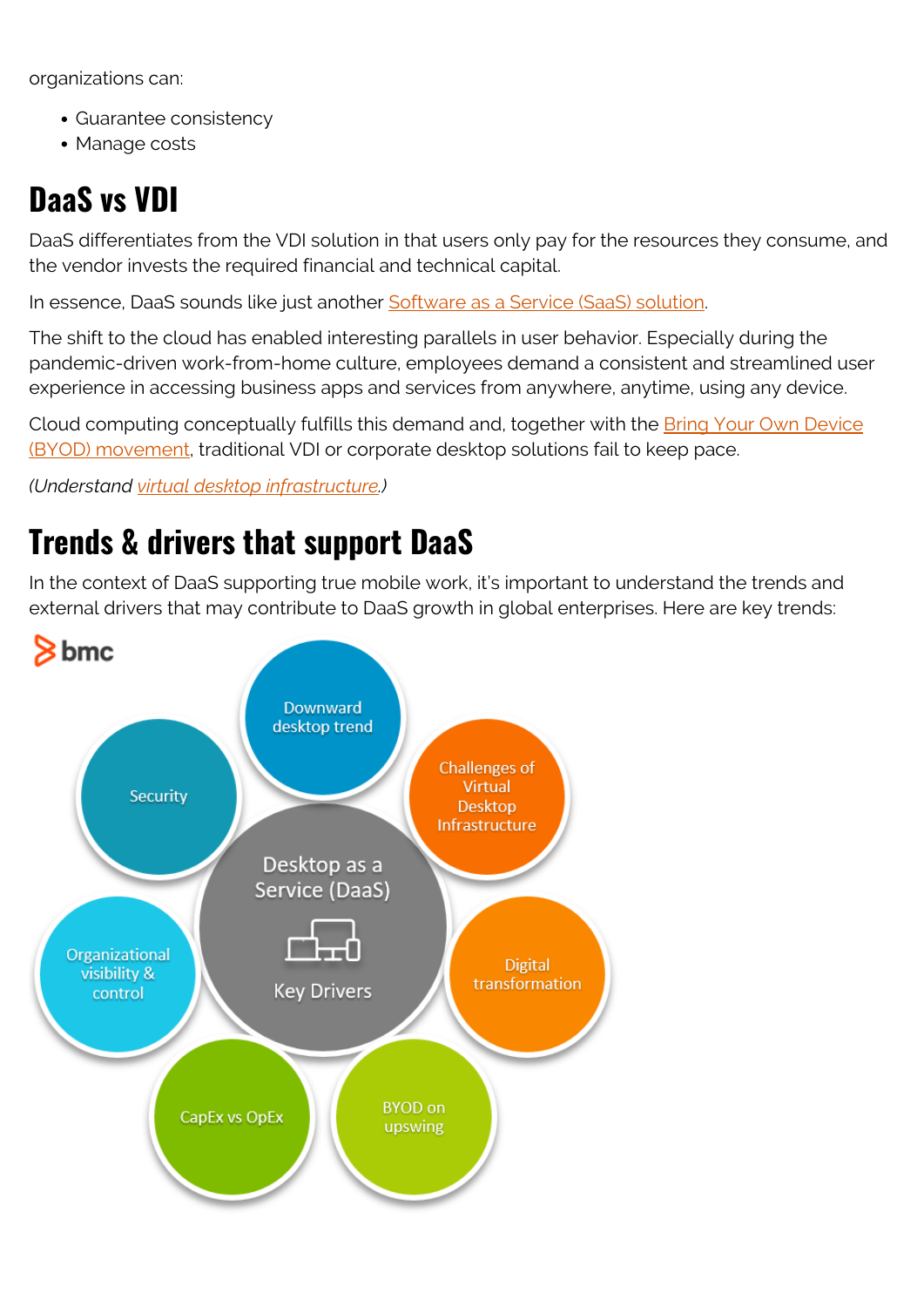#### **Downward desktop trend**

For the last two decades, the desktop PC industry has trended downward. In fact, [Gartner](https://www.gartner.com/en/newsroom/press-releases/2021-04-12-gartner-says-worldwide-pc-shipments-grew-32-percent-in-first-quarter-of-2021) recently found that the PC market in 2020 recorded its fastest year-over-year growth since 2000. The percentage growth was 47% with 69.9 million PC units shipped in the first quarter of 2021.

## **VDI challenge**

Traditional VDI requires extensive financial and technical resources in-house. VDI is complex and often, the per-user ROI on VDI instances remains less feasible for small and midsize businesses. For large enterprises, VDI delivery must also take the form of a cloud service, either internally through a private cloud or with an external public cloud vendor.

Further, in-house VDI solutions would eventually hit the wall when no more hardware resources and OS licenses are available to enroll new users.

For those that VDI remains a challenge or too complex, DaaS might be a better alternative.

#### **Digital transformation**

Organizations switching to a digital and mobile-first strategy—undergoing digital transformation—must eliminate dependence on specific devices and in-house data center resources.

Especially when digital transformation aims to empower and scale the user-base, DaaS is a simple and scalable solution.

## **BYOD gaining popularity**

The global BYOD and **Enterprise Mobility** industry is expected to grow at a CAGR of 16.7% during the years 2020-2027, reaching [the figure](https://www.prnewswire.com/news-releases/global-byod-and-enterprise-mobility-market-2021-2027-logistics-travel--transportation-sectors---high-potential-verticals-301246467.html) of \$180 billion. Add to that: around 87% of global companies have required employees to work from home for some time. Plus, a limited supply of corporate devices as well as the global chip [shortage](https://www.zdnet.com/article/global-chip-shortages-supply-chain-woes-leading-to-tech-infrastructure-inflation/) have further encouraged employers to adopt BYOD policies.

For BYOD-driven remote offices, DaaS can be the perfect interface for employees to access business apps and information delivered from cloud environments.

### **CapEx vs OpEx (Capital vs Operating expenses)**

The Total Cost of Ownership (TCO) argument favors both cloud and in-house data center environments—depending on the scale of usage. The economies of scale often favor the subscription-based cloud model for SMB firms, especially when scalability requirements are unpredictable and varied in nature.

*(Learn more about [capital vs operating expenses.](https://blogs.bmc.com/blogs/capex-vs-opex/))*

### **Visibility & control**

By enabling a mobile workforce and delivering a consistent OS interface that is centralized and managed collectively at the backend, organizations maintain visibility and control of their desktop